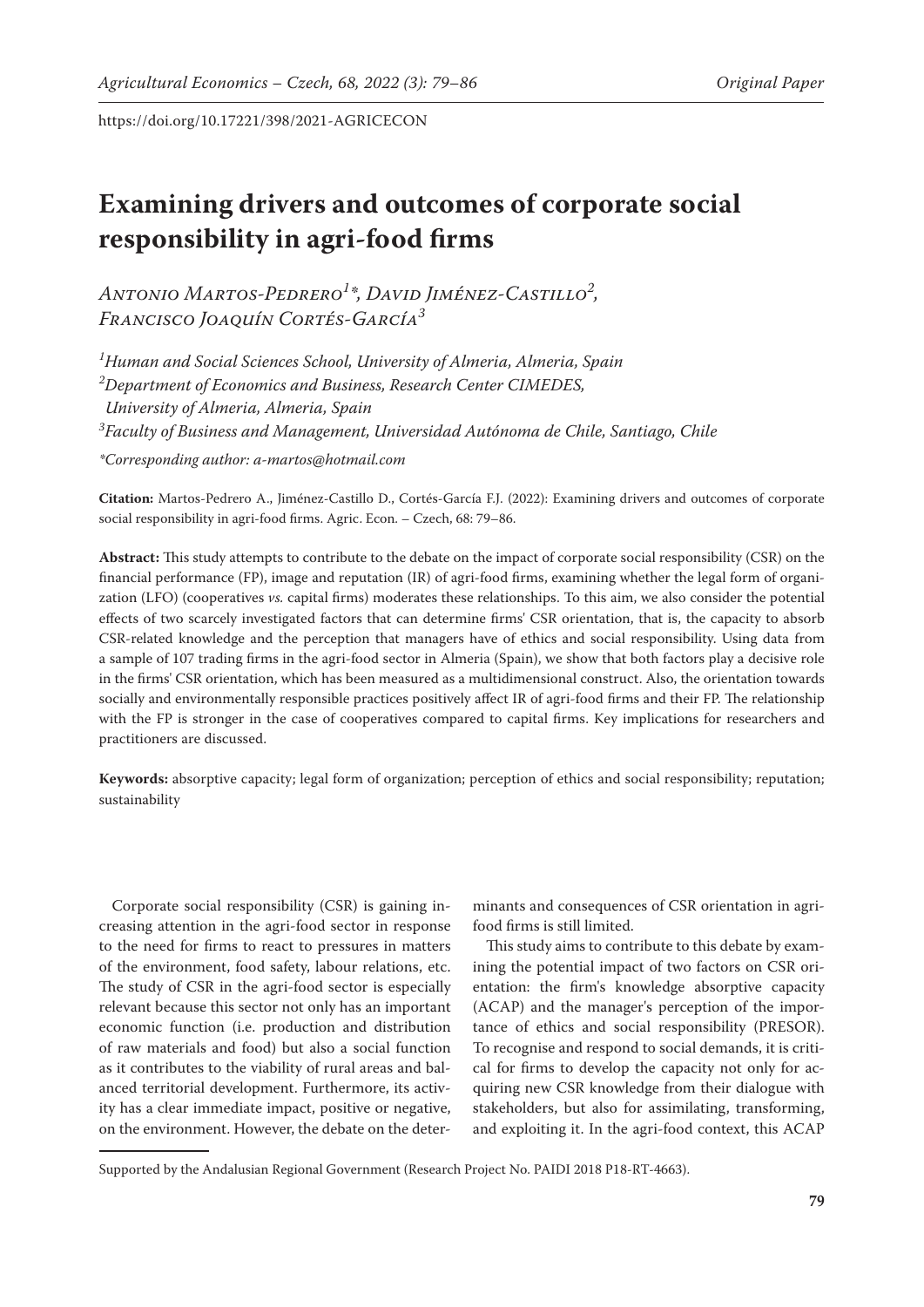## would enable firms to develop new, CSR-oriented products, systems and processes that adapt to pressures (Ingenbleek and Dentoni 2016). While previous studies recognise the existence of a relationship between stakeholders' pressure, knowledge, and innovation, there is a lack of research that explores how ACAP can facilitate a CSR orientation in firms (Nawi et al. 2020). In addition, the ability of firms to integrate social demands into their strategies may also depend on PRESOR. Managers play a key role in the process of developing CSR orientation in their firms by allocating the necessary resources, managing the relationships with stakeholders, and incorporating CSR practices into the company's strategy. This raises the question of whether PRESOR may be relevant to understand the extent of CSR orientation in agri-food firms.

With these antecedents, this study pursues two main objectives. First, we examine ACAP and PRESOR as determinants of CSR orientation of agri-food firms and, additionally, the effects of this orientation on image, reputation, and business performance. Meeting social demands through the implementation of CSR initiatives allows firms to protect their reputation or social legitimacy, an essential resource for their long-term survival (Palazzo and Scherer 2006). Such initiatives would contribute to positioning these firms and their products as socially and environmentally responsible (Boehe and Barin 2010), which could translate into improved financial performance (FP). Accordingly, we attempt to expand the results of prior empirical research (Heyder and Theuvsen 2012; Resmi et al. 2018) by examining the extent to which CSR is related to image and reputation (IR) and FP in agri-food firms. As a second aim, this study also tests the potential effect of the legal form of organization (LFO) in the proposed model. Despite its importance in practice, this aspect has been generally neglected or scarcely considered when it comes to the study of the effects of CSR orientation in agri-food firms. In this regard, cooperatives have a strong presence in the agri-food sector compared to capital firms. In Spain, our context of the study, the direct turnover of the agri-food cooperatives represented 63% of final agricultural production in 2018, similar to the 60% it represents in the EU. Previous studies highlight the close relationship between CSR and the cooperative legal form (Castilla-Polo et al. 2018), which may be associated with higher profits. This encourages to investigate the interaction between LFO and the CSR-IR and CSR-FP relationships, so that in associative LFOs both relationships are more intense than in capital firms.

#### https://doi.org/10.17221/398/2021-AGRICECON

**Theoretical background and hypotheses development.** CSR requires the voluntary assumption by firms of a series of commitments to society and the environment beyond legal and regulatory requirements. These commitments involve considering the expectations and interests of all the agents that affect or are affected by the company's activity. In this regard, the stakeholder theory (Freeman 1984), which is one of the most widely used in the literature on CSR, claims that an organization is made up of a series of agents (stakeholders) that affect its activity or are affected by business decisions. From this approach, CSR can be observed as a multidimensional concept in the agri- -food domain, which captures CSR orientation towards shareholders, employees, customers, farmers, community, and competition, as main firms' stakeholders (Coppola et al. 2020). To conceptualise CSR in this study, we consider not only these dimensions, but also CSR orientation towards the environment because of the relevance that environmental issues in the agri-food sector have.

ACAP is referred to as the set of routines and processes that a firm develops to acquire, assimilate, transform, and exploit new external knowledge in order to create value (Zahra and George 2002). Based on this general definition, CSR-driven ACAP is defined here as the firm's ability to recognise, assimilate, and apply knowledge about its obligations to society and its stakeholders beyond legal compliance (Ingenbleek and Dentoni 2016). Zahra and George (2002) suggested that the concept of ACAP consists of two dimensions: potential knowledge absorptive capacity (PACAP) and realised knowledge absorptive capacity (RACAP). In this study, PACAP would refer to the efforts made by the company to identify and acquire new external CSR knowledge, as well as to interpret and understand it. RACAP would capture the company's efforts to transform and apply this new knowledge through the development of new products, processes, or forms of organisation. Authors such as Ingenbleek and Dentoni (2016) and Nawi et al. (2020) found that there is a positive correlation between CSR-driven ACAP and a firm's orientation towards socially and environmentally responsible practices. We suggest that agri-food firms that are committed to developing mechanisms to acquire, assimilate, transform, and apply new CSR knowledge should be more likely to develop CSR-oriented innovations and to position themselves accordingly (Ingenbleek and Dentoni 2016). Formally stated:

*H*<sub>1</sub>: ACAP is positively related to CSR orientation in agri-food firms.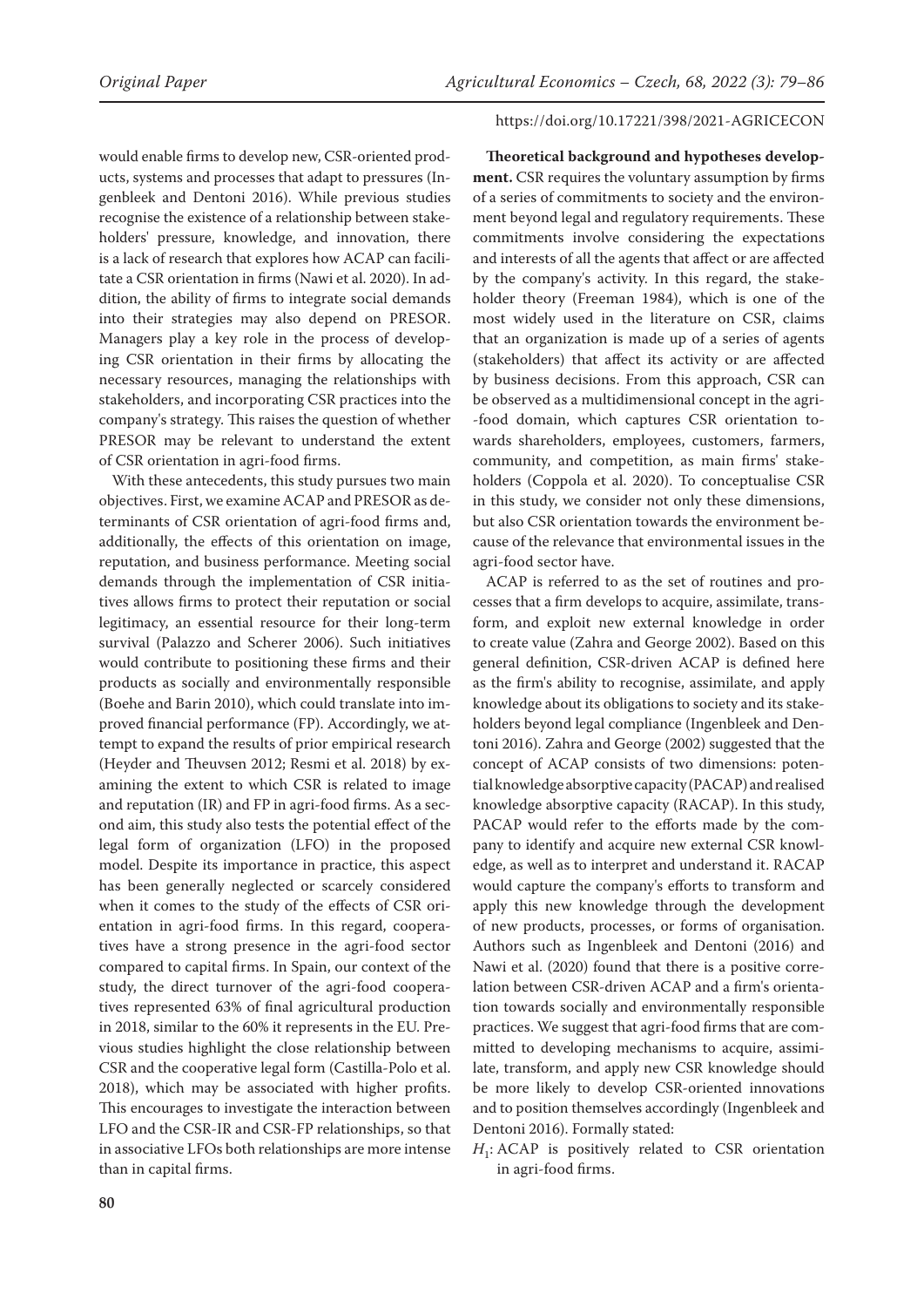PRESOR is defined here as the set of managers' personal perceptions of ethics and social responsibility. These personal perceptions, conditioned by their characteristics and by their moral values, can determine the relationship with the firm's stakeholders and, in this way, affect the firm's behaviour concerning CSR (Singhapakdi et al. 2008; Vitell et al. 2010). It is expected that those agri-food firms whose managers perceive that ethics and social responsibility, far from being an obstacle to the development of the company, are elements that contribute to maximising its long- -term value, will be more oriented towards CSR than those whose managers tend to subordinate ethics and social responsibility to aspects more related to maximising shareholders' value (Singhapakdi et al. 2008). Also, previous studies in other research contexts (Yin et al. 2016) have found a positive relationship between PRESOR and the firm's CSR orientation. Accordingly:  $H<sub>2</sub>$ : PRESOR is positively related to CSR orientation

in agri-food firms.

The concept of image gathers up the perceptions that different stakeholders have of the company and its activities. Reputation is a synthesis of these perceptions based on both past performance and future projection (Fombrun 1996). As IR can generate competitive advantages, it is one of the most valuable intangible assets of any company. The main motivation for firms to carry out CSR initiatives is to improve their IR. The socially responsible behaviour of firms can positively affect the opinions of their stakeholders, which, as mentioned above, form the basis of their reputation. CSR will enhance a firm's reputation if its stakeholders consider that it will behave in accordance with their expectations (Brammer and Pavelin 2006). Indeed, in the German agribusiness context, Heyder and Theuvsen (2012) found that CSR efforts predict corporate reputation. Accordingly:

 $H_3$ : CSR is positively related to IR in agri-food firms.

One of the most debated issues related to CSR today is to what extent its implementation determines firms' FP. FP represents here the achievement of economic and financial objectives, through the perception of managers about the evolution of sales, market share, productivity, and profitability of the company (Richard et al. 2009). The stakeholder theory suggests that there is a positive relationship between CSR and FP. CSR requires a greater awareness on the part of the company of its stakeholders' expectations and a greater predisposition to change its priorities and objectives to adapt to these expectations. Acting responsibly towards all stakeholders leads the company to the best long-term results (Donaldson and Preston 1995). In this sense, recent studies that examine the relationship between CSR and FP, suggest a positive relationship between both variables (Liu et al. 2020). Accordingly:

 $H_a$ : CSR is positively related to FP in agri-food firms.

There are clear similarities between the principles promoted by CSR and the cooperative principles by which cooperatives are governed. Cooperatives put into practice the values of self-help, self-responsibility, democracy, equality, equity, and solidarity, which sustain their identity and are closely related to CSR. Also, the business configuration and the governance model of cooperatives respond to a stakeholder model. In these organisations, the partner assumes different roles as owner, supplier, worker and sometimes even customer. This uniqueness allows cooperatives a greater integration of their stakeholders, which facilitates dialogue between them, transparency, trust, and the satisfaction of their expectations in a balanced way (Campillo-Alhama and Igual-Antón 2021). There is, therefore, an intrinsic CSR in this type of organization inherent to its own existence, which can increase the intensity of CSR-IR and CSR-FP relationships compared to capital firms. Accordingly:

- $H_{5a}$ : LFO moderates the relationship between CSR and IR, making it stronger in the case of cooperative societies compared to capital firms.
- $H_{5b}$ : LFO moderates the relationship between CSR and FP, making it stronger in the case of cooperative societies compared to capital firms.

## **MATERIAL AND METHODS**

**Sample and data collection.** To carry out the empirical study, data were collected through a survey addressed to trading firms in the agri-food sector in Almeria (in south-eastern Spain) from January to March 2019. The agri-food sector in this area is very relevant in Spanish agriculture. Agriculture in Spain is a strategic sector with great economic, social, territorial, and environmental importance. It generates 13% of the EU's agricultural production and is the second EU country in terms of extension and agricultural production.

It is a sector in the development of which social and environmental aspects have acquired special relevance. Indeed, it has been used as a study context in previous studies on CSR. The sector consists of 287 firms according to the Iberian Balance Sheet Analysis System. A subset of 164 firms with a turnover of more than EUR 5 million was selected and sent an online questionnaire. This subset was chosen to ensure that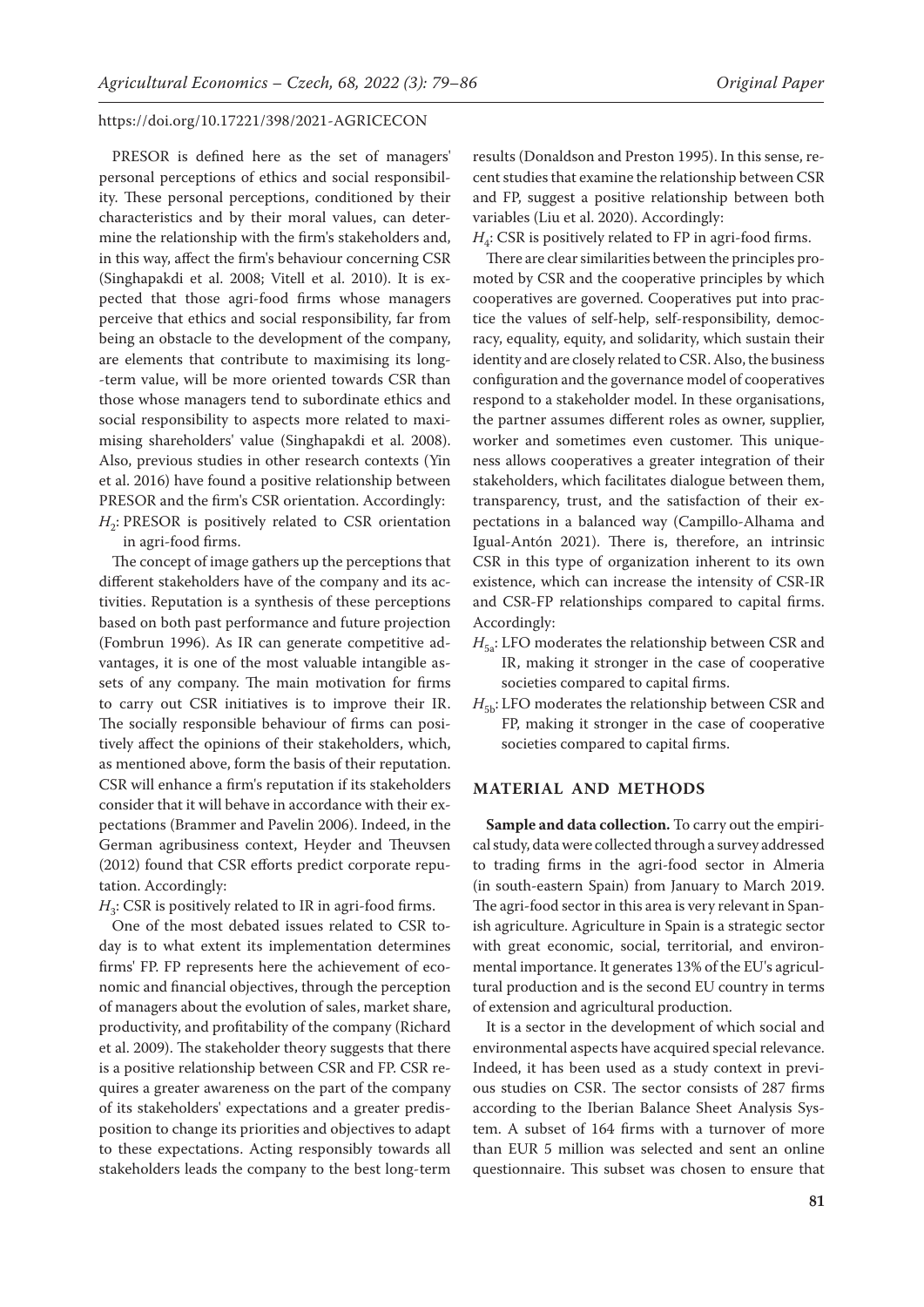the firms in the sample had a minimum organisational infrastructure and accounted for a high percentage of turnover and employment in the sector.

A total of 107 valid responses were obtained, representing a response rate of 65.2% of the questionnaires sent. This, in turn, represents 37.3% of the total population (see Table 1 for a comparative description of the sample). This sample size was acceptable in terms of representativeness of the selected population [confidence level of 95%,  $p = q = 0.5$  (where:  $p -$  probability that a phenomenon will occur in the population;  $q = 1 - p$ ]. President, CEO, or the general manager of the company answered 61% of the questionnaires, 20% were answered by human resources managers, 7% by those responsible for the quality, and the remaining 14% by members in other management positions. The sample size exceeds the minimum threshold necessary for the application of the partial least squares (PLS) technique used in this research for parameter estimation.

**Measures.** From a review of the literature, a total of 34 items adapted from those used by Turker (2009), Öberseder et al. (2014) and Luo et al. (2017) were used to measure the CSR dimensions. A total of 13 items were adapted from the scales used by Ahimbisibwe et al. (2016) to measure ACAP. To measure PRESOR, we used the reduced version of the scale proposed by Singhapakdi et al. (1994). A seven-item scale adapted from Ahearne et al. (2005) was used to measure IR. FP is measured using four items adapted from Delgado- -Ferraz and Gallardo-Vázquez (2016). A seven-point Likert-type scale was used in all cases. The selected items were subsequently revised by a panel composed of 13 experts, i.e. researchers, practitioners and a public sector representative. The electronic supplementary material (ESM) provides the complete list of items ([for](https://www.agriculturejournals.cz/web/agricecon.htm?type=easForDoiArticle&id=398_2021-AGRICECON)  [the ESM see the electronic version\)](https://www.agriculturejournals.cz/web/agricecon.htm?type=easForDoiArticle&id=398_2021-AGRICECON).

**Data analysis.** To test the model, the structural equation modelling procedure is applied using the PLS technique, which is recommended in those investigations that include models with reflective and formative indicators and when the samples, being representative, are

Table 1. Compared descriptive statistics of the sample

| Sample<br>and population | Average annual<br>turnover<br>(EUR millions) | Average number<br>of employees |
|--------------------------|----------------------------------------------|--------------------------------|
| Final sample             | 32.3                                         | 101.3                          |
| Selected population      | 25.7                                         | 114.6                          |
| Total population         | 14.8                                         | 69.06                          |

Source: Authors' own calculation

limited (Hair et al. 2014), as is the case in this study. SmartPLS 3.0 software was used to carry out the analysis.

## **RESULTS AND DISCUSSION**

### **Measurement model**

The model consists of twelve first-order variables, of which seven correspond to the dimensions of the CSR and another two to the dimensions of the ACAP, both second-order constructs. Figure 1 exhibits the conceptual model. The 64 items maintain a reflective relationship with their corresponding variables, except in the case of those measuring the dimensions of the CSR. In this case, the relationship is formative, as these items refer to different aspects of each dimension, are not necessarily interchangeable and are not expected to be correlated with each other. For the evaluation of the measurement model, the build-up approach technique was used, which is suitable for those models that incorporate second-order constructs.

First, a confirmatory factor analysis (CFA) was performed and four items were deleted after a scale purification process. A new CFA showed all factor loadings were high and significant, which suggests convergent validity. Cronbach's alpha, average variance extracted (AVE) and composite reliability of all constructs exceeded the threshold established in the literature. The ESM provides key indicators for each indicator and construct ([for the ESM see the electronic version\)](https://www.agriculturejournals.cz/web/agricecon.htm?type=easForDoiArticle&id=398_2021-AGRICECON). Discriminant validity was assessed in two ways using the square root criterion of the AVE values (Fornell and Larcker 1981) and the Heterotrait-Monotrait (HTMT) criterion (Hair et al. 2014). It was found that both criteria were met, except for the HTMT ratio between PACAP and RACAP which reached a value of 0.927, close to the threshold of 0.900. These results suggest no discriminant validity problems in the scales with reflective indicators. Regarding the constructs with formative indicators (i.e. the CSR dimensions), there was no evidence of collinearity. The variance inflation factor (VIF) was below the threshold of five in all cases. The weight-loading ratio of each formative indicator was calculated using the bootstrapping technique. Items Env1 and Com1 were deleted as their weights  $(-0.275, -0.314)$  were not significant, and their loadings (0.186, 0.368) were less than 0.500 and not significant (Hair et al. 2014) (see ESM; [for the ESM see the](https://www.agriculturejournals.cz/web/agricecon.htm?type=easForDoiArticle&id=398_2021-AGRICECON)  [electronic version\)](https://www.agriculturejournals.cz/web/agricecon.htm?type=easForDoiArticle&id=398_2021-AGRICECON).

The second step of the build-up approach technique requires converting the CSR variable into a first-order factor by converting its dimensions into indicators. Thus,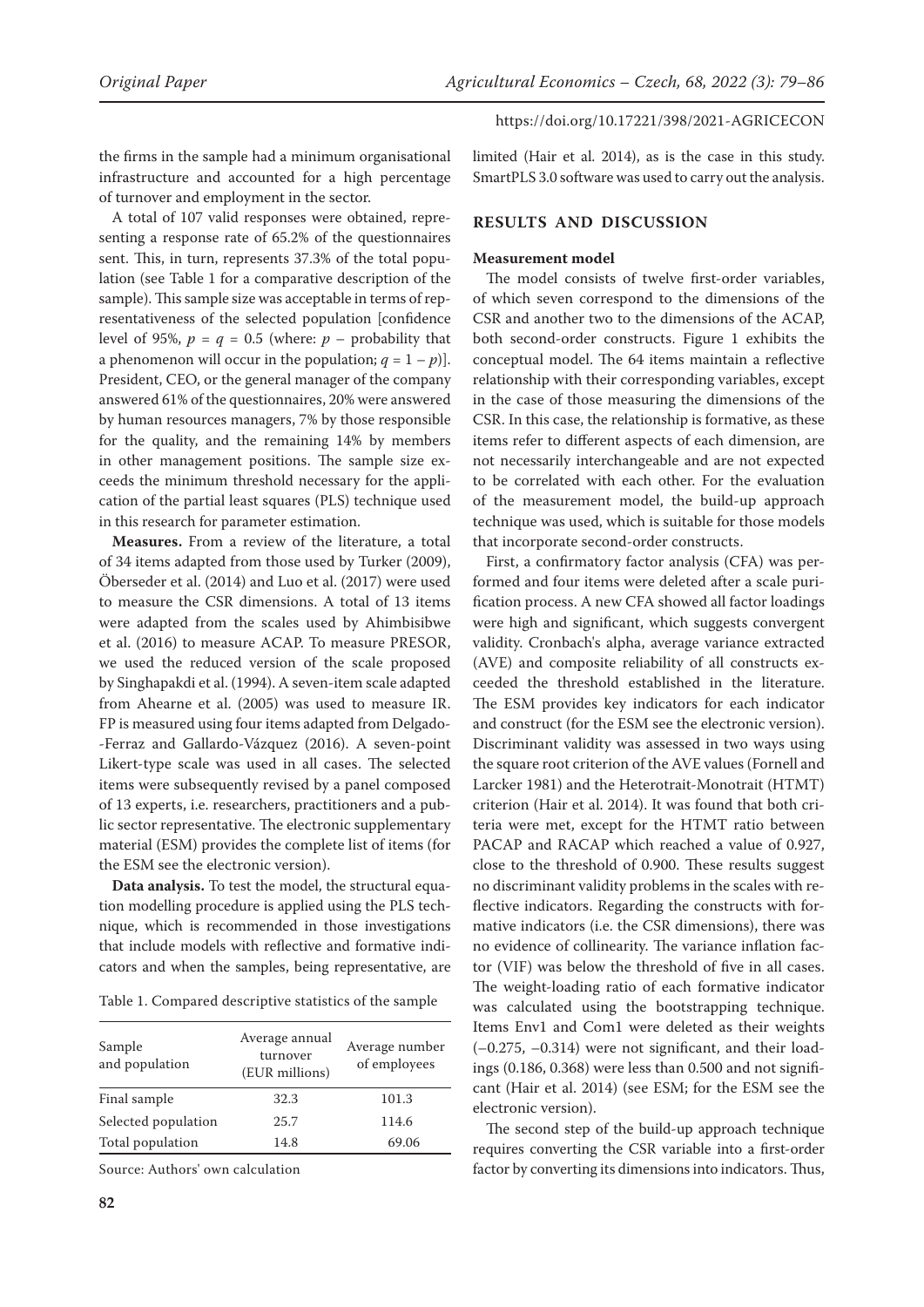

Figure 1. Conceptual model

CSR – corporate social responsibility; ACAP – absorptive capacity; PACAP – potential absorptive capacity; RACAP – realised absorptive capacity; PRESOR – perceived role of ethics and social responsibility; IR – image and reputation; FP – financial performance; LFO – legal form of organization; for explanations of individual variables entering the model, see ESM ([for the ESM, see the electronic version\)](https://www.agriculturejournals.cz/web/agricecon.htm?type=easForDoiArticle&id=398_2021-AGRICECON)

Source: Authors' own elaboration

all variables in the model now have reflective indicators. Again, internal consistency, convergent validity and discriminant validity were tested through the PLS estimation process with satisfactory results. The AVE, in all cases, exceeds the 0.500 threshold except for the CSR variable, which is slightly below this threshold (0.494). Note, however, that the indicators for this variable are derived from the substitution discussed above.

### **Structural model and multi-group analysis**

The structural model was assessed using the standardised coefficients ( $\beta$ ), the effect size ( $f^2$ ),  $R^2$ ,  $Q^2$  and predictive  $Q^2$  statistics. The results indicated that the effect of ACAP on CSR is positive, high and statistically significant ( $\beta$  = 0.503;  $f^2$  = 0.463;  $t$  = 6.359), thus confirming hypothesis  $H_1$ . The effect of PRESOR on CSR is positive and significant (β =  $0.369$ ;  $f^2$  =  $0.249$ ;  $t = 4.441$ ), confirming hypothesis  $H<sub>2</sub>$ . CSR is related to IR ( $\beta$  = 0.791;  $f^2$  = 1.671;  $t$  = 23.669) and FP ( $\beta$  = 0.538;  $f^2$  = 0.407; *t* = 9.103), thus confirming hypotheses  $H_3$ 

and  $H_4$ . The values of the  $R^2$ ,  $Q^2$  and predictive  $Q^2$  statistics indicate that the model has the predictive capacity or relevance for all dependent variables ( $R^2 > 0.10$ ;  $Q^2 > 0$ ; predictive  $Q^2 > 0$ ).

The multi-group analysis tests whether there are significant differences in the β value of the relationships between CSR and IR and FP according to their LFO. Previously, we confirmed the invariance of the measurement instrument through the measurement invariance of composite models (MICOM) procedure (Henseler et al. 2016). Multi-group analysis was performed using the permutation method and the partial least squares multigroup analysis (PLS-MGA) method. The results indicated that the standardised coefficients (β) of all the relationships in the model are statistically significant for both groups, so hypotheses  $H_1$ ,  $H_2$ ,  $H_3$ , and  $H_4$  are satisfied for both cooperatives and capital firms. We found no difference between groups for the CSR-IR relationship  $(-0.052; P > 0.050)$ , thus hypothesis  $H_{5a}$  is rejected. However, we found a significant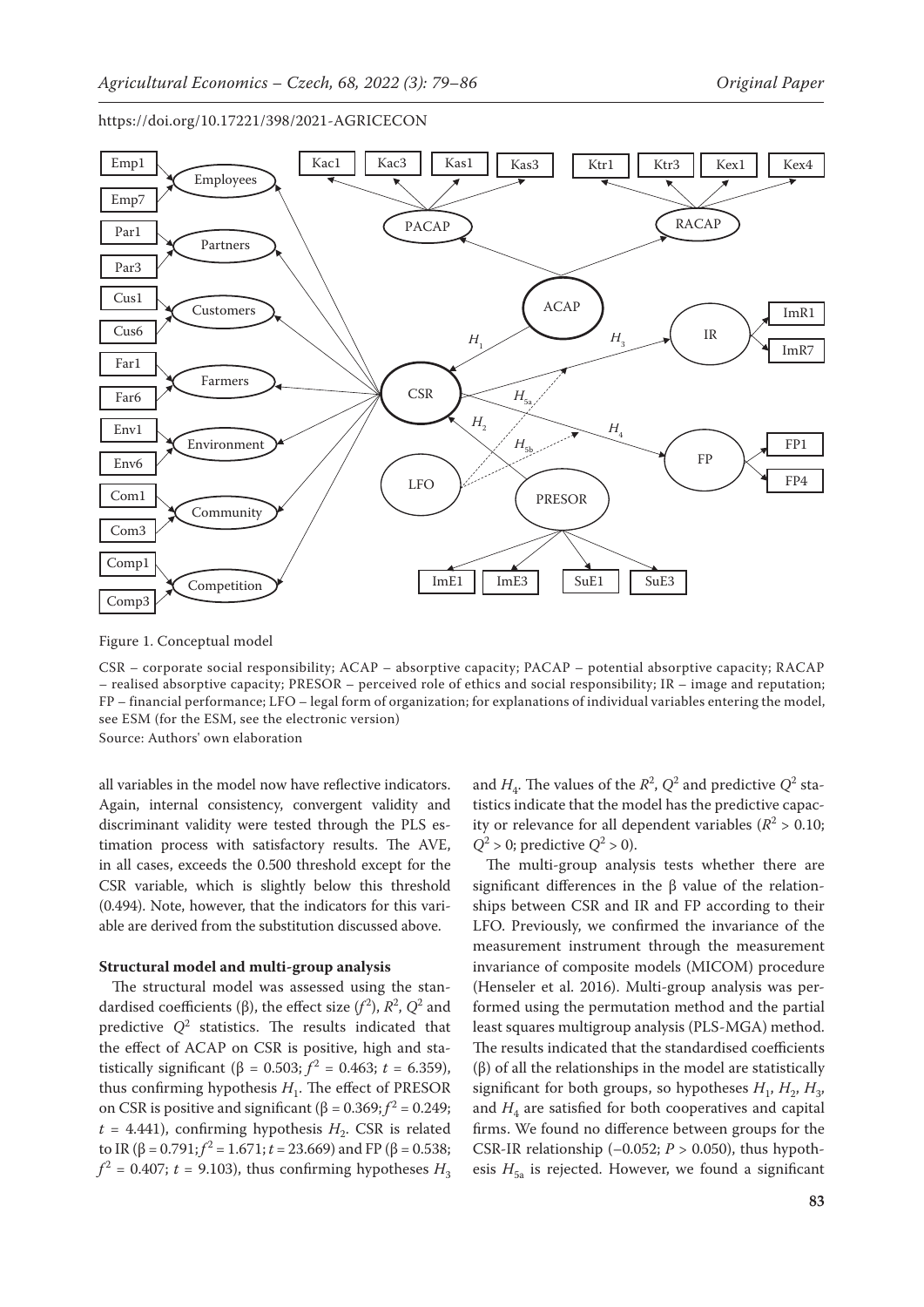difference between groups for the CSR-FP relationship (0.277;  $P < 0.050$ ). The effect of CSR on FP is significantly greater for cooperatives than for capital firms, thus hypothesis  $H_{5b}$  is confirmed.

## **Discussion**

*Theoretical implications.* The results of this study contribute to the literature on CSR by showing that ACAP and PRESOR may determine CSR orientation of agri-food firms. The significant relationship between ACAP and CSR confirms the findings of some previous works (Ingenbleek and Dentoni 2016; Nawi et al. 2020) that analyse how ACAP can pave the way for the implementation of socially and environmentally responsible practices in companies. The positive and significant association between the PRESOR and CSR also supports the findings of previous research in other contexts (Yin et al. 2016). This study contributes to demonstrate that these antecedents are relevant to explain to a large extent the CSR orientation in the context of agri-food companies, which implies that they are determinants to be considered in works related to CSR in the field of management and the sustainable development of agronomy.

Moreover, the results show that there is a strong link between CSR and IR in agri-food companies, which is in line with the findings of previous work (Heyder and Theuvsen 2012). Therefore, the study contributes to the current debate on the link between CSR and IR in different contexts (Singh and Misra 2021). It is also found that the intensity of this association does not depend on the LFO of the company. Therefore, operating under the principles of associative forms does not influence the relationship between CSR and IR. The results also show, in line with previous research (Liu et al. 2020), that there is a close relationship between CSR and FP. In this case, the main contribution is that the link is even stronger for companies with associative LFOs, i.e. cooperatives. The moderating effect of LFO on the relationship between CSR and FP is thus confirmed, which sheds further light on previous literature that calls for empirical research on the internal mechanisms that influence the relationship between the two variables. For example, Tang et al. (2012) argue that companies benefit more from CSR when its adoption is based on internal organisational aspects. In this respect, it should be noted that cooperatives are governed by principles and operating rules that implicitly include a commitment to CSR in its various manifestations.

Finally, the results also contribute methodologically to previous literature as they are based on a broad and

multidimensional conceptualisation of CSR, including internal dimensions (employees and shareholders), external dimensions (customers, farmers, community, and competition), as well as the environmental dimension due to its special relevance in the agri-food context.

*Practical implications.* CSR can be used by agri- -food firms as a tool to increase not only their FP but also intangible assets that are difficult to imitate and that can ensure their viability and competitiveness over time, such as IR. Thus, CSR is a tool available for firms' managers in the sector to eliminate or reduce reputational risk. CSR can be conceived as a differentiation strategy both at the product level (based on the social and environmental characteristics of its products) and at the company level (based on the company recognition by its stakeholders as a responsible company). For the latter, it is important for the company to develop an internal and external communication strategy focused on its commitment to CSR. Moreover, the development of ACAP in agri-food firms is critical as a strategy for the implementation of socially and environmentally responsible practices. As a first step, these firms must develop mechanisms to acquire new CSR knowledge in their relationship and dialogue processes with their stakeholders. This study also shows that agri-food firms need to consider the profile of their managers and foster conditions that favour positive perceptions of ethics and social responsibility. They should therefore design CSR-related incentives and include elements linked to CSR-related activities in the performance appraisal of their managers.

#### **Limitations and further research**

The research has several limitations. First, the model has been tested in the agri-food sector in Almeria (Spain), limiting the generalisability of the results to other settings. However, the importance that this sector has in the Spanish and European contexts makes the results interesting and they can also be extrapolated to settings with similar characteristics to the intensive agricultural model of Almeria. Future research should validate these findings in other sectors and geographical locations. Second, as our respondents are mainly managers, future research could test the hypotheses of this study based on the perceptions of other stakeholders such as employees, customers, or farmers, to check if there are differences in the results. The third limitation is the cross-sectional nature of the data, which prevents us from contrasting the effects of implementing CSR practices over time. Future research might use longitudinal data and cross-sectional lag analysis to ex-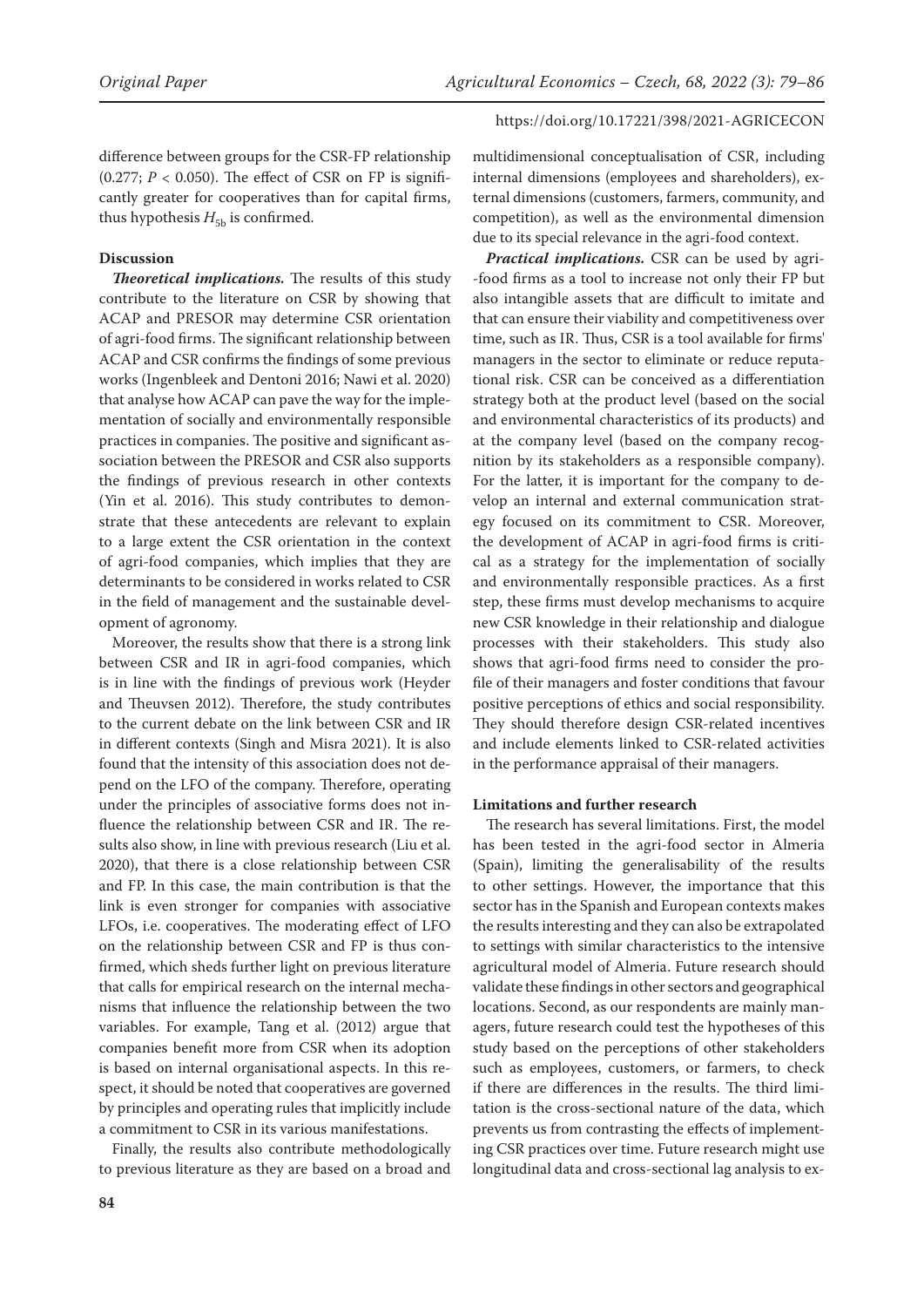clude potential reverse causality bias and to study the relationships between variables over time. This study could be complemented by further research incorporating new variables to be included in a CSR orientation strategy for firms, such as the level of stakeholder integration. Also, it is interesting to examine the extent to which the effects of CSR on IR and FP may be conditioned by the level of CSR sensitivity of the target markets.

## **CONCLUSION**

This study identifies two determining elements in the implementation and/or development strategy of CSR in firms in the agri-food sector, namely ACAP and PRESOR. The study is also consistent with previous research on the effects of CSR on two key elements of company performance, one tangible (FP) and the other intangible (IR). In both cases, the effect is found to be positive and significant. Furthermore, it is shown that the CSR-FP relationship is stronger in cooperatives than in capital firms. This research has both theoretical and practical implications. It contributes to a better understanding of the antecedents and consequences of a CSR orientation in agri-food firms. Also, we highlight the role of LFO in the relationship between CSR and FP. On a practical level, our findings suggest the need for agri-food firms to develop ACAP through dialogue processes with their stakeholders and to incorporate their organisations' managers with personal values and beliefs related to ethics and social responsibility. These factors have the potential to increase CSR orientation.

## **REFERENCES**

- Ahearne M., Bhattacharya C.B., Gruen T. (2005): Antecedents and consequences of customer-company identification: Expanding the role of relationship marketing. Journal of Applied Psychology, 90: 574–585.
- Ahimbisibwe G.M., Nkundabanyanga S.K., Nkurunziza G., Nyamuyonjo D. (2016): Knowledge absorptive capacity: Do all its dimensions matter for export performance of SMEs? World Journal of Entrepreneurship, Management and Sustainable Development, 12: 139–160.
- Boehe D.M., Barin L. (2010): Corporate social responsibility, product differentiation strategy and export performance. Journal of Business Ethics, 91: 325–346.
- Brammer S.J., Pavelin S. (2006): Corporate reputation and social performance: The importance of fit. Journal of Management Studies, 43: 435–455.
- Campillo-Alhama C., Igual-Antón D. (2021): Corporate social responsibility strategies in Spanish electric cooperatives. Analysis of stakeholder engagement. Sustainability, 13: 6810.
- Castilla-Polo F., Gallardo-Vázquez D., Sánchez-Hernández M.I., Ruiz-Rodríguez M.C. (2018): An empirical approach to analyse the reputation-performance linkage in agrifood cooperatives. Journal of Cleaner Production, 195: 163–175.
- Coppola A., Ianuario S., Romano S., Viccaro M. (2020): Corporate social responsibility in agri-food firms: The relationship between CSR actions and firm's performance. AIMS Environmental Science, 7: 542–558.
- Delgado-Ferraz F.A., Gallardo-Vázquez D. (2016): Measurement tool to assess the relationship between corporate social responsibility, training practices and business performance. Journal of Cleaner Production, 129: 659–672.
- Donaldson T., Preston L.E. (1995): The stakeholder theory of the corporation: Concepts, evidence, and implications. Academy of Management Review, 20: 65–91.
- Fombrun C.J. (1996): Reputation: Realizing Value from the Corporate Image. Boston, US, Harvard Business School Press: 441.
- Fornell C., Larcker D.F. (1981): Evaluating structural equation models with unobservable variables and measurement error. Journal of Marketing Research, 18: 39–50.
- Freeman R.E. (1984): Strategic Management: A Stakeholder Perspective. Boston, US, Pitman: 276.
- Hair J.F., Hult G., Ringle C., Sarstedt M. (2014): A Primer on Partial Least Squares Structural Equation Modeling (PLS-SEM). 2nd Ed. Thousand Oaks, US, Sage Publications: 307.
- Henseler J., Ringle C.M., Sarstedt M. (2016): Testing measurement invariance of composites using partial least squares. International Marketing Review, 33: 405–431.
- Heyder M., Theuvsen L. (2012): Determinants and effects of corporate social responsibility in German agribusiness: A PLS model. Agribusiness, 28: 400–420.
- Ingenbleek P.T.M., Dentoni D. (2016): Learning from stakeholder pressure and embeddedness: The roles of absorptive capacity in the corporate social responsibility of Dutch agribusinesses. Sustainability, 8: 1–18.
- Liu W., Shao X., De Sisto M., Li W.H. (2020): A new approach for addressing endogeneity issues in the relationship between corporate social responsibility and corporate financial performance. Finance Research Letters, 39: 101623.
- Luo J.M., Lam C.F., Chau K.Y., Shen H.W., Wang X. (2017): Measuring corporate social responsibility in gambling industry: Multi-items stakeholder based scales. Sustainability, 9: 1–18.